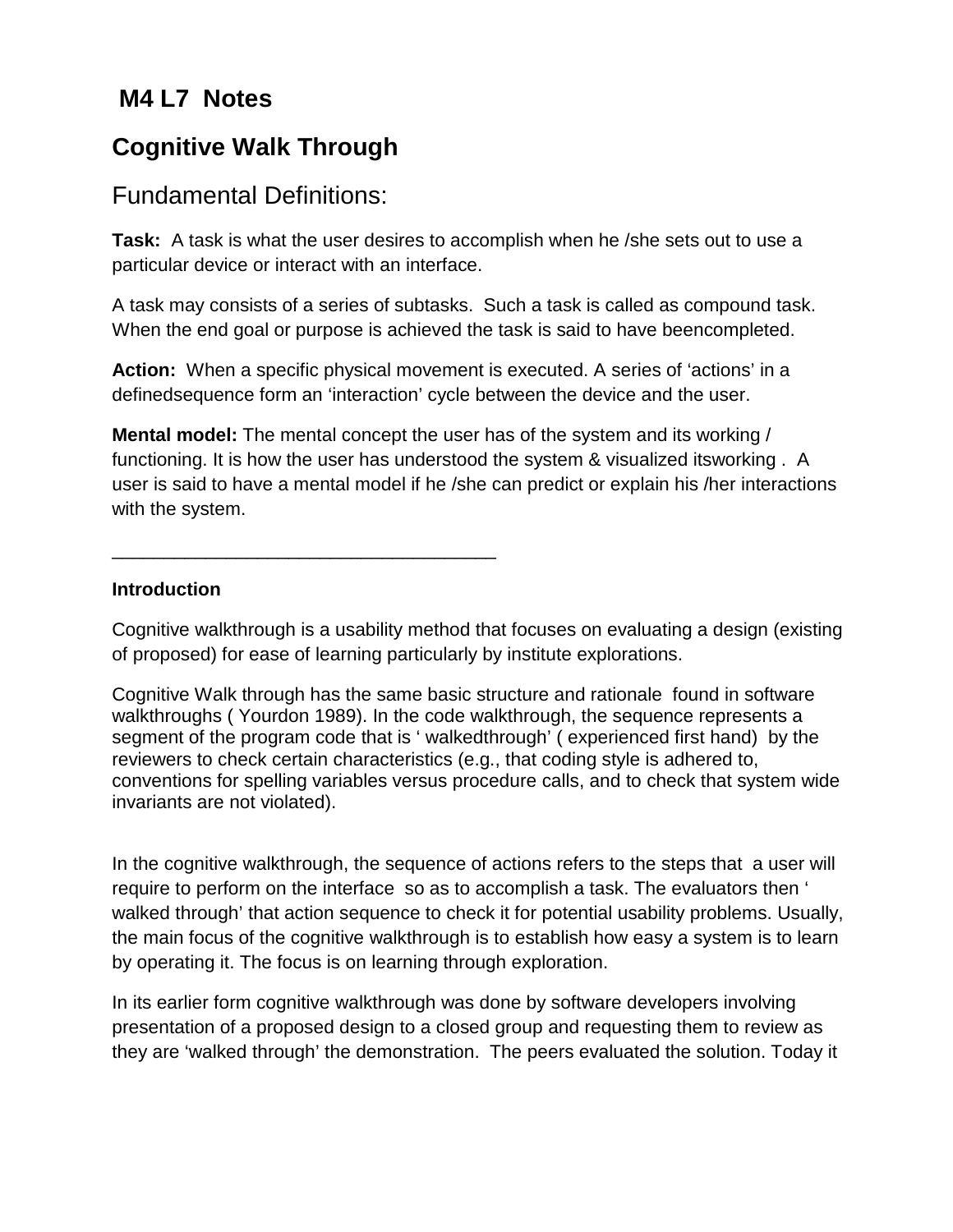is a 'cognitive' technique used to evaluate a proposed interface in context of one or more specific user tasks.

Input to a Walkthrough session makes use of an interfaces detailed design description (often a physical paper mockup or a wireframe mockup or even a working prototype.) The aim is to investigate experimentally if a user is able to 'interact' and successfully complete the designated task.

Walkthroughs help answer interfaces design questions like:

How will the user approach a task ?

What is the correct action sequence for each task and how it needs to be described to the user.

How to achieve the desired action sequence form the user with minimum human cost and maximum efficiency .

How quickly will the user learn & becomes comfortable with the interface.?

As an example : When ATMs were first introduced one of the questions on the sequence was should balance in account be displayed every time the user enters his/her accounts ? or is it better to display the balance after the transaction is over.

In reality after walk through it was found that both the above assumptions are out of sequence. Balance is a sub goal either before starting of a transaction or after the a transaction is over. In either case it needs to be an independent Goal it self rather than a sub goal of accessing an account.

In hind sight this wanting to know the balance though seems to be simple decision it is not so.

Another context is illustrated here. The Task is to print a document. Will the user know implicitly that to do so ( take a print out) they must first select a printer on the screen given the context of the application ? If a interface or software engineer makes any assumptions in answering this simple question all by themselves he /she risks making the GUI ineffective. A prompt will have to ask the user to first select a printer and then press print button. If the user keeps on pressing the print button multiple times either nothing happens or unwanted multiple copies are spit out by the machine ! Worst still if nothing happens the user is likely to walk away curing assuming that paper for printing has run out his/her bad luck. Walk through eliminate such errors.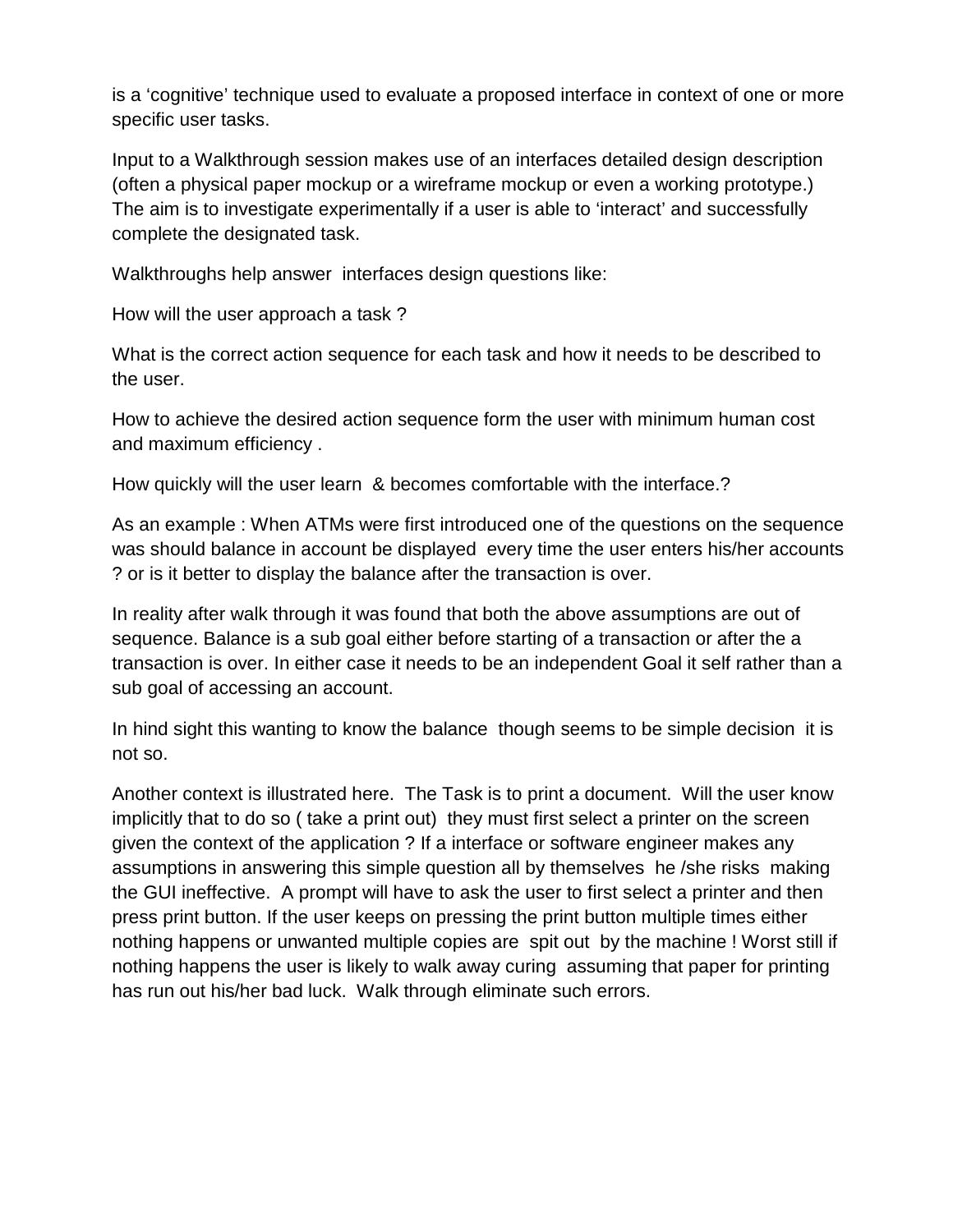### **Theory underlying the walkthrough**

Cognitive Walkthrough is based on the Cognitive model of human exploratory learning. When a leaner ( User) is put in a problem solving situation a user chooses among alternative actions based on similarity between the expected consequences of an action and the current goal. After an action gets executed the user evaluates the system response and decides whether progress is being made to achieve the goal or not. If goal is reached through the chosen action it leads to positive decision of storing the action inlong term memory as a ' rule'.While executing an action a user first attempts to use applicable rule from long term memory which matches current context.

Cognitive Walk Through has two phases:

Preparation Evaluation

Preparation phase consist of

i) Building A prototype { paper; mock up; screen based } with description. It need not be perfect or complete in all request..

ii) Making a list of selected tasks you want the user to 'walk through' the interface along with you. The task should have ready well defined sequences for Goals and sub goals with written actions used to complete each individual task.

iii) A clear understanding of the user , his /her background; level of expertise in the domain; prior experience of using similar software etc.

The purpose of conducting the walk through must be clear to the evaluator prior to starting the walk through. The evaluator should prepare to look for answers to:

a) Can the users understand & reach the goal –the very purpose of the assigned task ?

(This will yield what the user is thinking once a task is assigned. Most of the time the users do not think or act the way as the interface designer expects or wants them to. Different users have different strategies and approaches to how they want to start.)

b) Will users be able to locate the control buttons / GUI elements for the action they are supposed to perform given the task.

(Often it is very difficult for the user to find the control/element to start . This is even more confusing to the user when there are several or multiple possibilities to start the sequence - on the GUI)

c) Does the interface provide understandable feed back at every action in the task sequence?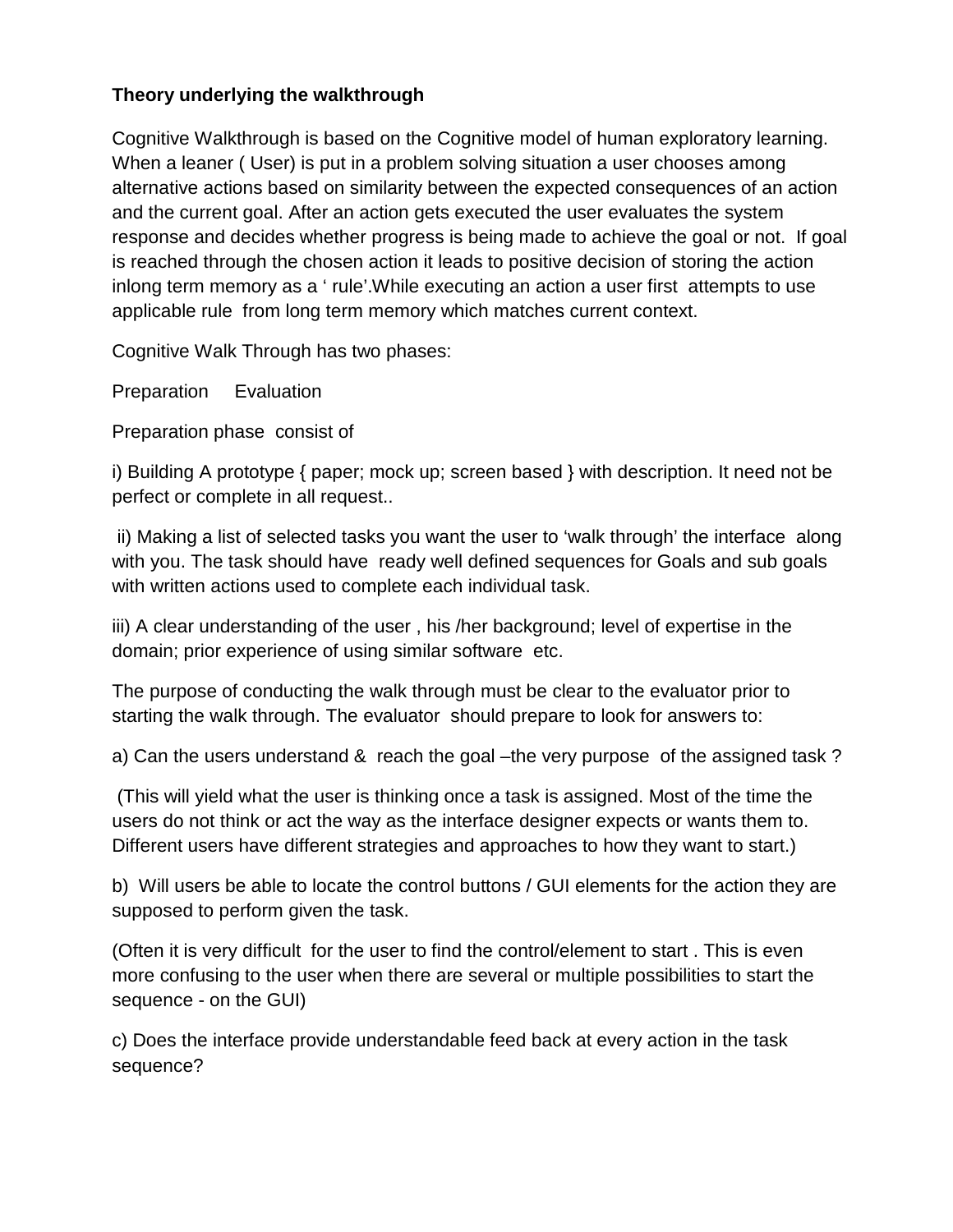(Often even if the users are able to locate the right control /element can they tell with high degree of confidence that this is the bright control for the action they want to perform and that by interacting they will indeed reach the goal. Intermittent feedback assures users that they are, indeed, proceeding in the right direction. Feedback can be in the form of sound or labels or motion or change in status. A clearly labeled control /GUI element may reinforce users to confidently act even if theyhave not done the right action initially)

#### **Over view of the Processes**

#### **Pre-preparation**:

#### **Define Users**:

Who are the users. Identify them .(Catagorise them as Novices, Intermittent & Experts) The walk through can be either an individual or a group process.

#### **Identify the tasks for the evaluation**

Ex: Evaluation for "Checking out Balance on an ATM" Prepare notes on what the user must know prior to performing the task and what the user should be learning while performing the task.

#### **Prepare action sequences for completing the Tasks as bellow**

Make a " AND THEN " list of Goals & sub glass.

Ex: Overall Goal: Find out balance from the ATM

Sub-goal1 : Activate ATM [Physical action Insert Card (Artifact)]

Sub-goal 2: Identify self [Input pin code]

Sub-goal 3 : Get balance [ press action button with label]

Sub-goal 4: Get a print out [if required]

Sub-gaol 5: Log out from ATM .

Conduct The walk through session

Using the mock up prototype ask the user to perform atask .

Make the user walk through the action sequences foreach task .

Make a recording of observations in a Recording Sheet . (See example bellow)

## **Analysis:**

Analysis is done on two premises: what the user must know prior to performing the task & Iii) what the user must learn with ease while performing the task.

Analysis is done on the data collected in a form which is normally binary ( Yes – No) Did the user try to achieve the end goal.( Yes – NO)

Did the user notice the correct action choices available.( YES- PARTALLY – NO) Could the user associate information on the interface to his action to reach end goal.( YES- PARTLY – NO).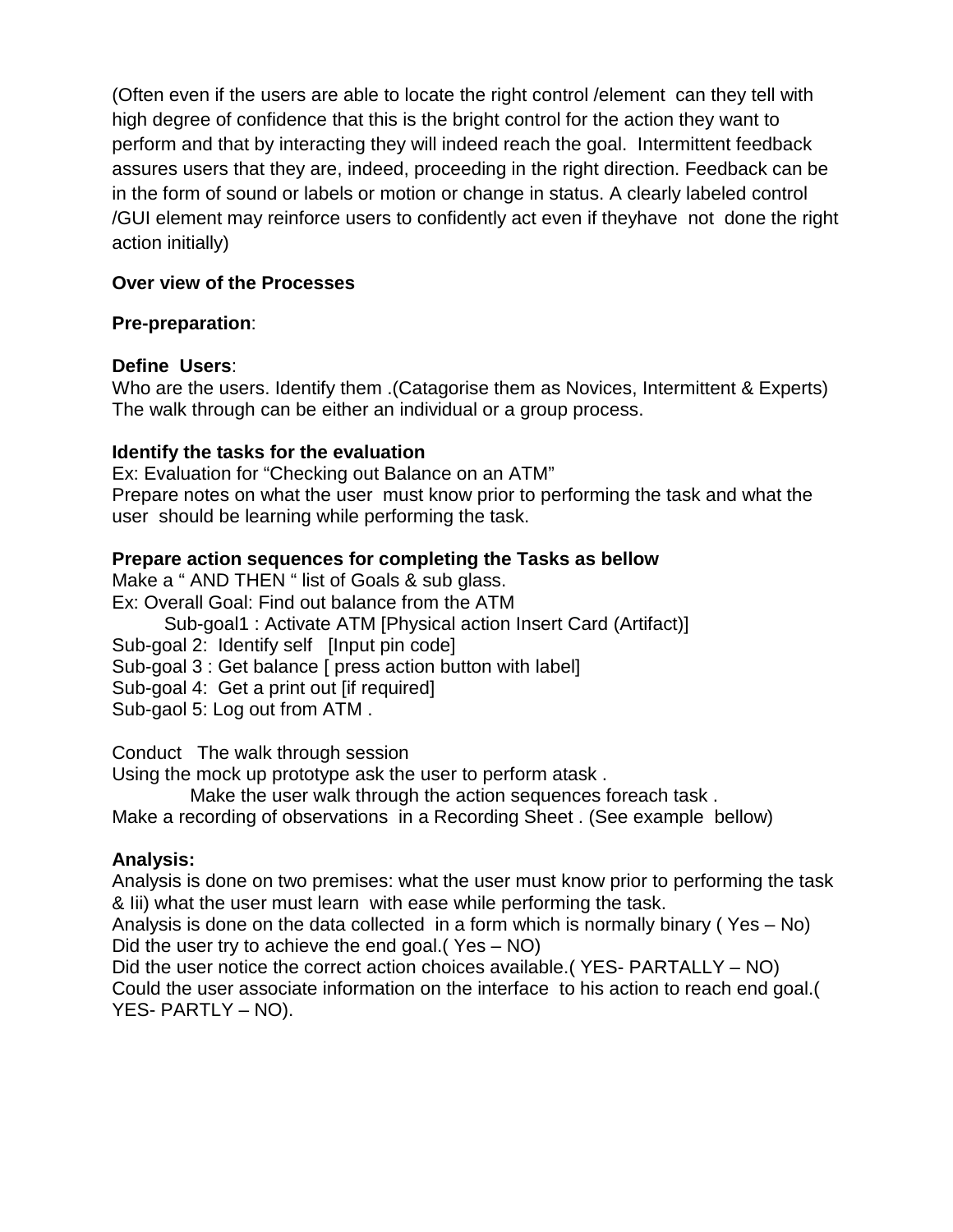#### **Inferences:**

Correct Goals and sub goals including their sequence By

- a) Eliminating inappropriate goals & sub goals from the users point of view.
- b) Adding new Goals or sub goals as reveled in the walkthrough.

#### **Results**

If the interface design / mockup/prototype is appropriate the users intention should enable him/her to chose the appropriate action with least confusion or hesitation. If not , as the form recordings would indicate, at what steps in the sequence things went wrong or the interface is unsuccessful in making the user 'learn' as he /she completes the tasks.

#### **Discussions:**

Cognitive walkthroughs focus on many cognitive attributes of usability but main one is ease of learning intuitively. Interfaces that facilitate learning by explorations facilitate skill acquisitions at a faster rate and bring down the errors in interaction.

Cognitive walkthroughs evaluate each sequence necessary to perform a task in the process uncover design errors both including unintentional ones. The method finds a mismatches between users mental models and designers conceptualization. Cognitive walkthrough evaluations are therefore not only usability testing but also a method to optimize design concepts and design elements such as poor chose of words on labels, layout, menu title categorization, button labels etc.

Example of an Action sequence in a TASK.

Need: Forward phone calls to my office assistant / friends desk while I am out for a short period and reset it back to original state.

- *A1. Activate call interface.*
- *R1. Sound feed back of activation done by tone 1*
- *A2. Press #2 ( Command to cancel call forwarding)*
- *R2. Sound of registering press command by tone 1.*
- *A3 . Listen to sound feed back confirming completion of action.*

*Time lapse Second Tone 2*

Reverse cycle

- *A4 Activate call interface*
- *R1. Sound feed back of activation done by tone 1*
- *A6. Press \*2 ( Command to cancel forwarding)*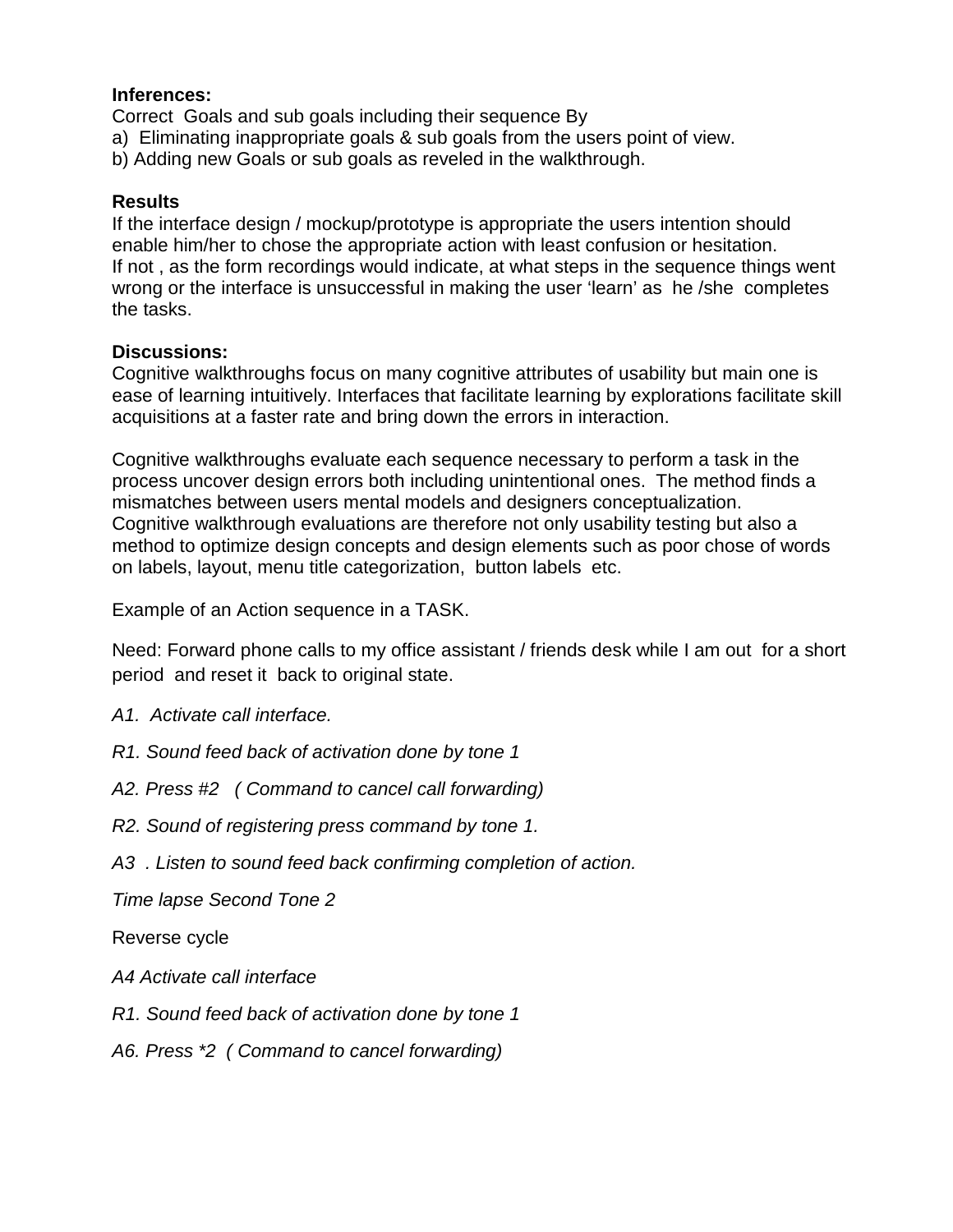*R2. Sound of registering press command by tone 1.*

*A7. Listen to sound feedback confirming completion of action. Tone 2*

### *End of sequence*

## *End of Task.*

The above task is assigned to a user. The user is asked to proceed executing the task on a mock up / paper prototype / wire frame prototype. The user is asked to achieve a goal( of forwarding a call in his absence and informed about the sequence of actions. The sequence of inputs as carried out by the user are observed. The errors committed (deviation from the expected sequence and corresponding action) are noted. The difficulties are mutually discussed with the user. Why a user acted in particular way and did not act in ways that was expected is explored. How this finding needs to be embedded into the interaction sequence is the next step of HCD.

# Recording Sheet

| Description<br>of step. | Did the user<br>try to<br>achieve the<br>end goal or<br>did he give<br><b>up</b><br>At the start<br>itself. | Did the user<br>notice that<br>the correct<br>action<br>choices are<br>available.<br>$Yes -$<br>PARTLY-No | Did the user<br>confidently<br>know that the<br>choice being<br>made by<br>him/her is the<br>right one?<br>Y N | Did the user<br>understand<br>the feedback<br>after every<br>action | Did the<br>user<br>Complete<br>the Task<br>With<br>satisfaction<br>Yes<br><b>PARTLY</b><br>No. | Comments /<br>Alternative<br>suggestions/<br>solutions /<br>discussion<br>points. |
|-------------------------|-------------------------------------------------------------------------------------------------------------|-----------------------------------------------------------------------------------------------------------|----------------------------------------------------------------------------------------------------------------|---------------------------------------------------------------------|------------------------------------------------------------------------------------------------|-----------------------------------------------------------------------------------|
|                         |                                                                                                             |                                                                                                           |                                                                                                                |                                                                     |                                                                                                |                                                                                   |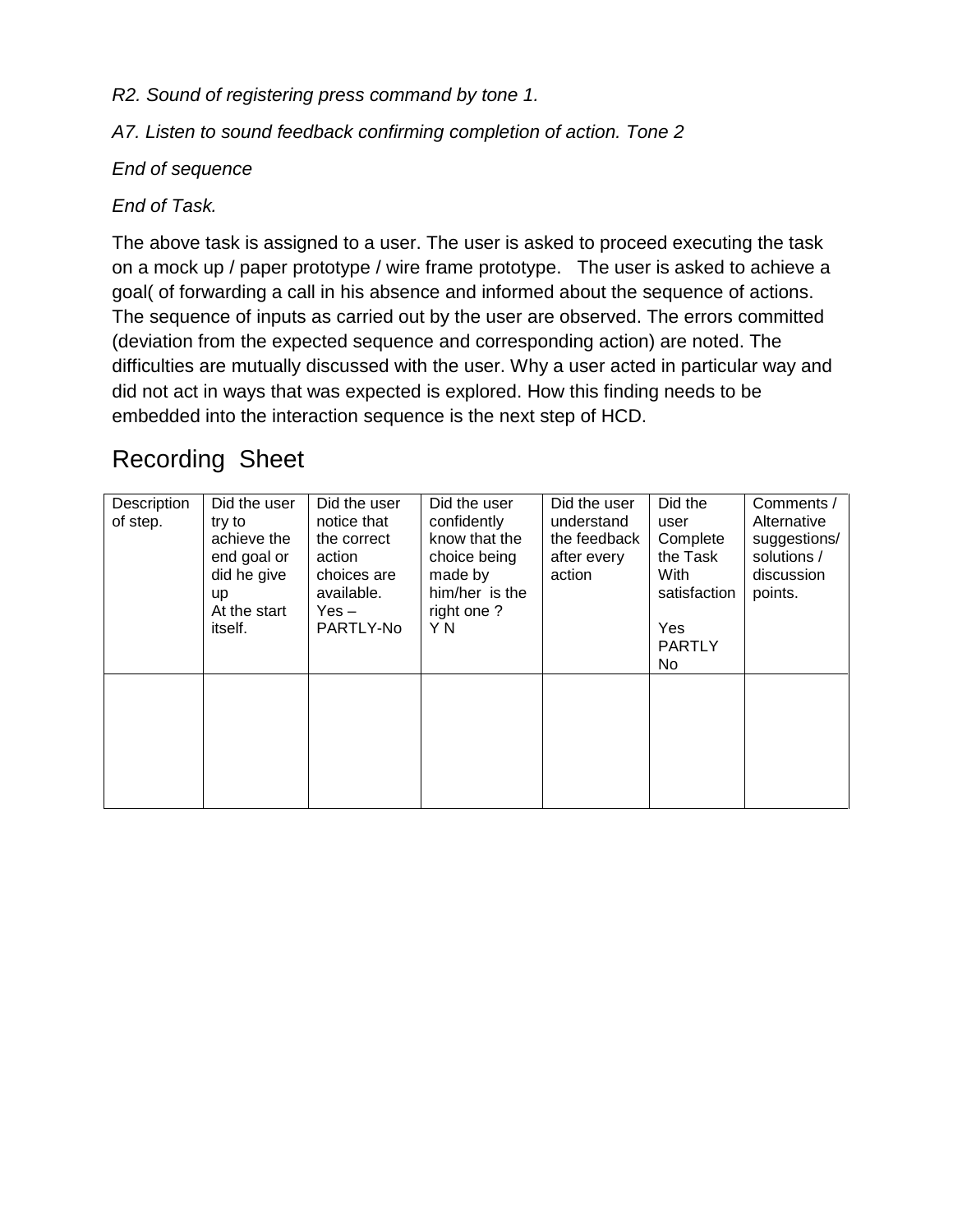# Evaluators Rating Sheet

| <b>Action in</b><br>Sequence          | <b>System mismatch question</b>                        | <b>Potential Problem &amp;</b><br><b>Design solution</b>   | % Mismatchto<br>ideal situation<br>(qualitative<br>estimation) |
|---------------------------------------|--------------------------------------------------------|------------------------------------------------------------|----------------------------------------------------------------|
| A1.<br>Activate<br>call<br>interface. | Is it clear to the user that system has<br>taken input | Low clarity of sound.<br>Ambient Noise.<br>Increase volume | 30%                                                            |
|                                       | Can the user resume control for the<br>next action     | <b>YES</b>                                                 |                                                                |
|                                       | Are the systems response visible &<br>interpretable    | <b>No</b>                                                  |                                                                |
|                                       | Is the end of the system action clear                  | <b>YES</b>                                                 |                                                                |
| A <sub>2</sub> . Press<br>#2          | Is it clear to the user that system has<br>taken input | <b>PARTLY</b>                                              | 50%                                                            |
| (Command<br>to cancel<br>call         | Can the user resume control for the<br>next action     | <b>NO</b>                                                  |                                                                |
| forwarding)                           | Are the systems response visible &<br>interpretable    | <b>PARTLY</b>                                              |                                                                |
|                                       | Is the end of the system action clear                  | <b>NO</b>                                                  |                                                                |

Summarize the findings: Did Users goals match the Designers action sequence ?

What was the percentage of mismatch?

List of Corrections needed.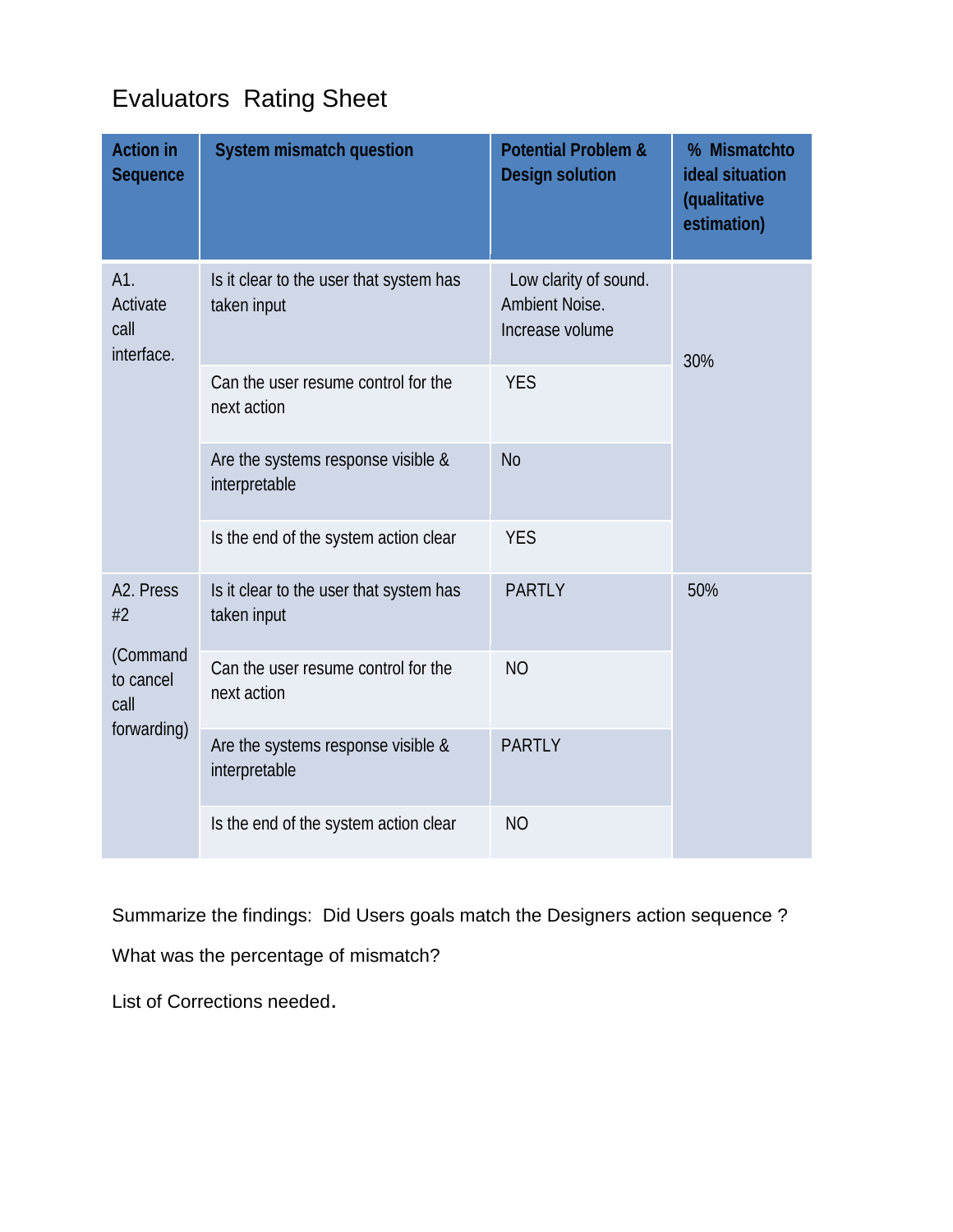#### **References:**

Yourdon .E Structured Walkthroughs (4<sup>th</sup> edition) Englewood cliffs .NJ Yourdon Press.

Polson P., Lewis C, Rieman J and Wharton C; Cognative walkthroughs : A method for theory based evaluation of user interfaces ; International Journal of Man-Machine studies , 36 -741-773 , 1992.

#### **Assignment.**

Conduct a Walkthrough for a new product being designed to train Computer servicing technicians.

Users: College dropouts (education upto Plus 2 + - 1)

Context: Undergoing training for routine computer maintenance Job : Running Virus Scans in a Computer service centre.

Level of expertise : Novice. Users knowledge of computers includes starting a computer accessing files and folders , opening and closing files.

Task:

Schedule a virus scan of System Files for a given time and date.

List of Actions: As given bellow in sequence.

1. Select target Scan from Virus scan Software files on computer.

| <b>N</b> a VirusScan Console      | $-101 - 1$                                                                           |
|-----------------------------------|--------------------------------------------------------------------------------------|
| Task Edit View Tools Help         |                                                                                      |
| 2> = as* b 3 420                  |                                                                                      |
| Task                              | <b>Status</b>                                                                        |
| <b>Access Protection</b>          | Friabled.                                                                            |
| <b>Buffer Overflow Protection</b> | Enabled                                                                              |
| CDn-Delivery Email Scanner        | Enabled                                                                              |
| O Unwanted Programs Pelicy        | 8 unwanted program categories are turned on. No user-defined detections are defined. |
| <b>DI</b> On-Access Scanner       | Enabled                                                                              |
| Quarantine Manager Policy         | The quarantine folder contains 0 items                                               |
| <b>Exit Scan</b>                  | Net Scheduled                                                                        |
| Targeted Scan                     | Not Scheduled                                                                        |

2. Select & Open MY Computer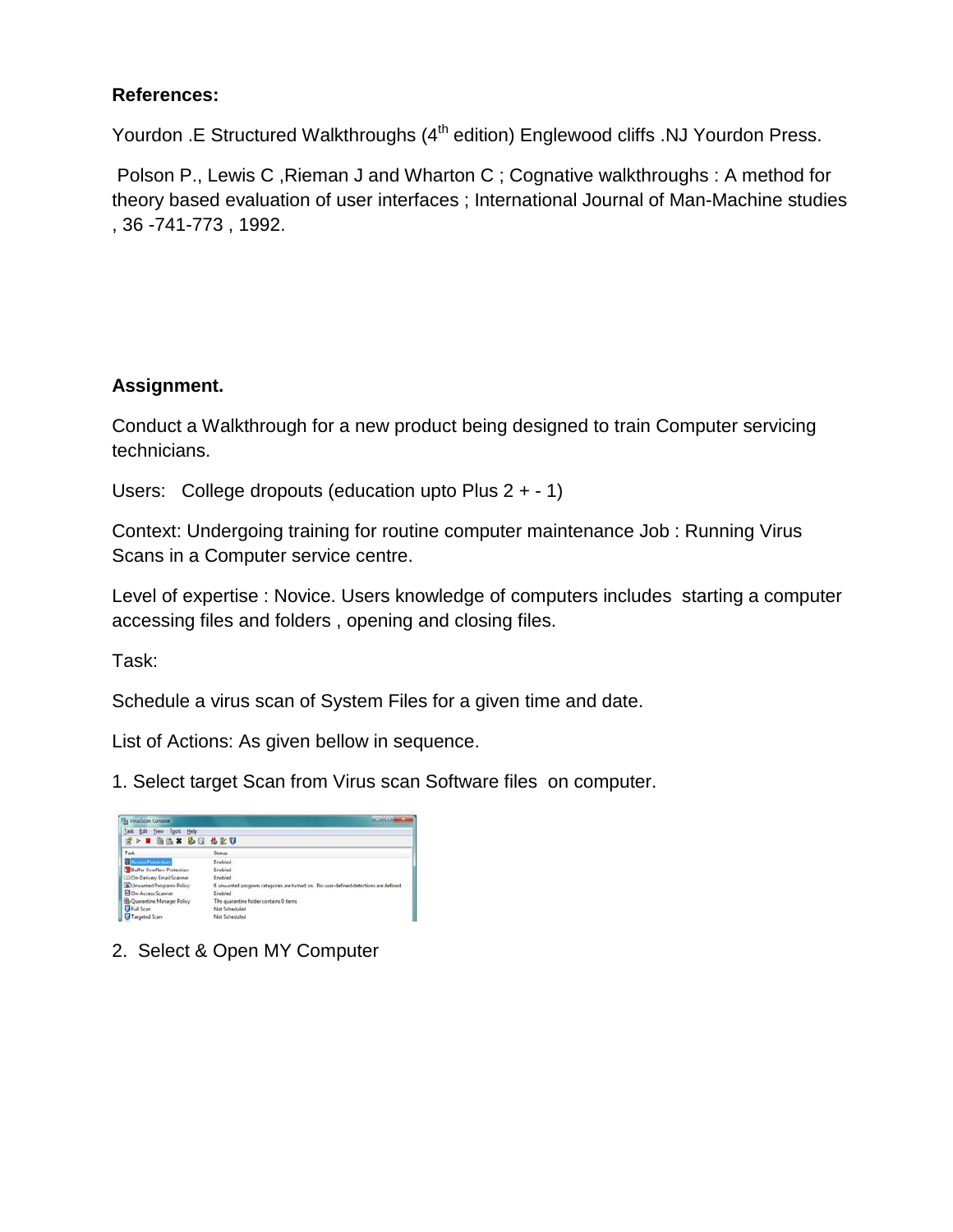

## 3. Select Windows Folder



#### 4. Select OK



5. Select Schedule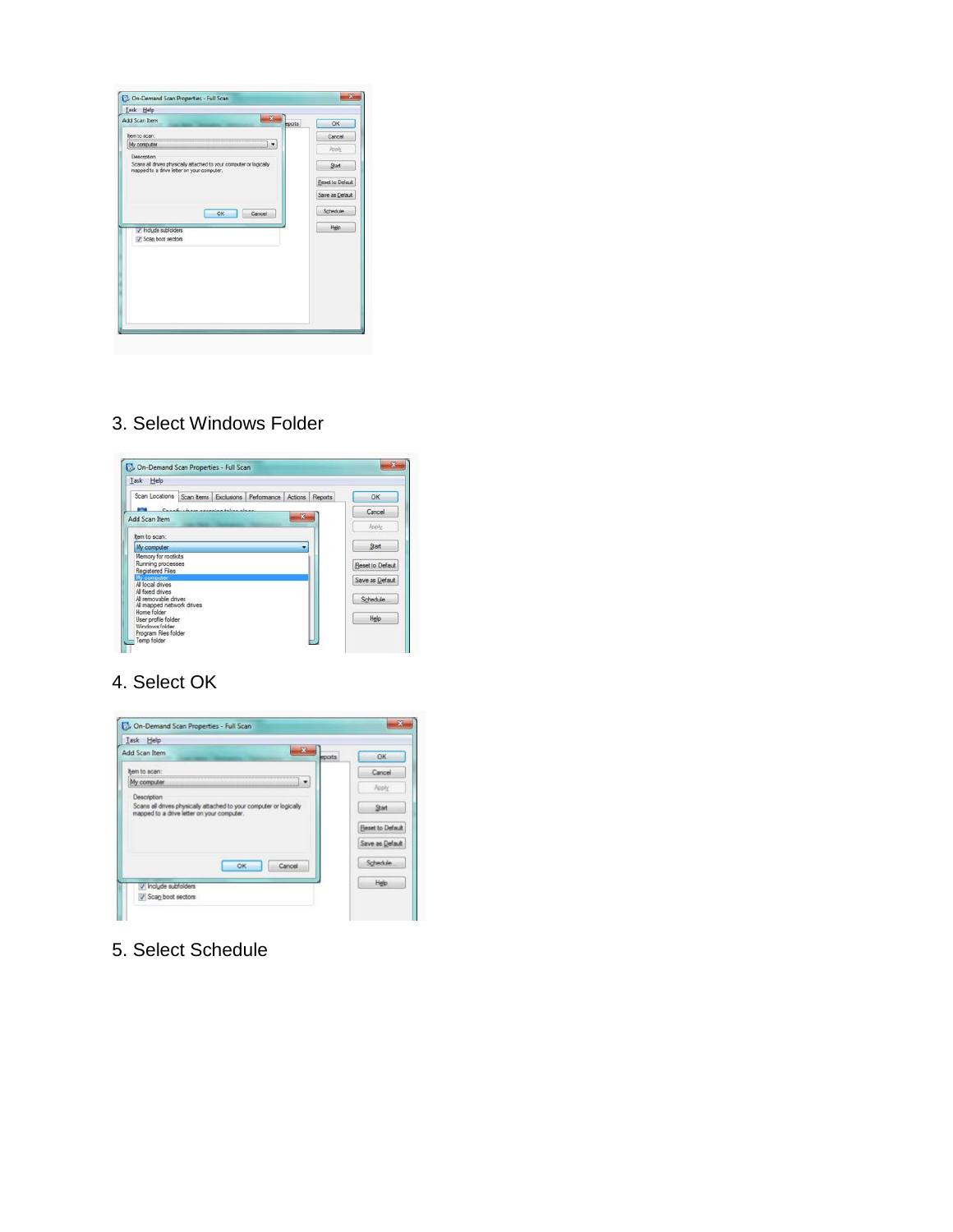| Scan Locations Scan tems Exclusions Performance Actions Reports |                          |   | OK               |
|-----------------------------------------------------------------|--------------------------|---|------------------|
| Specify where scanning takes place.                             |                          |   | Cancel           |
|                                                                 |                          |   | Apply            |
| tem name                                                        | Type                     | ۰ | Start            |
| Al local drives                                                 | Local drives             |   |                  |
| <b>D</b> Registry<br>Cookies                                    | Registry<br>Cookie Files | Ħ | Reset to Default |
| Windows folder                                                  | Folder                   |   | Save as Default  |
| Add                                                             | Edit<br>Remove           |   | Schedule.        |
| Scan options                                                    |                          |   | Heip             |
| / Include subfolders                                            |                          |   |                  |
| V Scan boot sectors                                             |                          |   |                  |
|                                                                 |                          |   |                  |
|                                                                 |                          |   |                  |
|                                                                 |                          |   |                  |
|                                                                 |                          |   |                  |
|                                                                 |                          |   |                  |

## 6. Select Enable

| Task | Schedule                                                                                           |
|------|----------------------------------------------------------------------------------------------------|
|      | Schedule Settings                                                                                  |
|      | Enable (scheduled task runs at specified time)<br>Stop the task if it runs for:<br>€<br>o<br>Hours |
|      | $\frac{1}{2}$ Minutes<br>$1 -$<br>User Account Settings<br>User:                                   |
|      | Domain                                                                                             |
|      | Pacoviord:<br>                                                                                     |

7. Determine Time for Scan

| Task | Schedule                                         |  |
|------|--------------------------------------------------|--|
|      | Schedule Settings                                |  |
|      | V Enable (scheduled task runs at specified time) |  |
|      | Stop the task if it runs for:                    |  |
|      | Hours<br>o                                       |  |
|      | $\vert$ 1<br>H<br>Minutes                        |  |
|      | User Account Settings                            |  |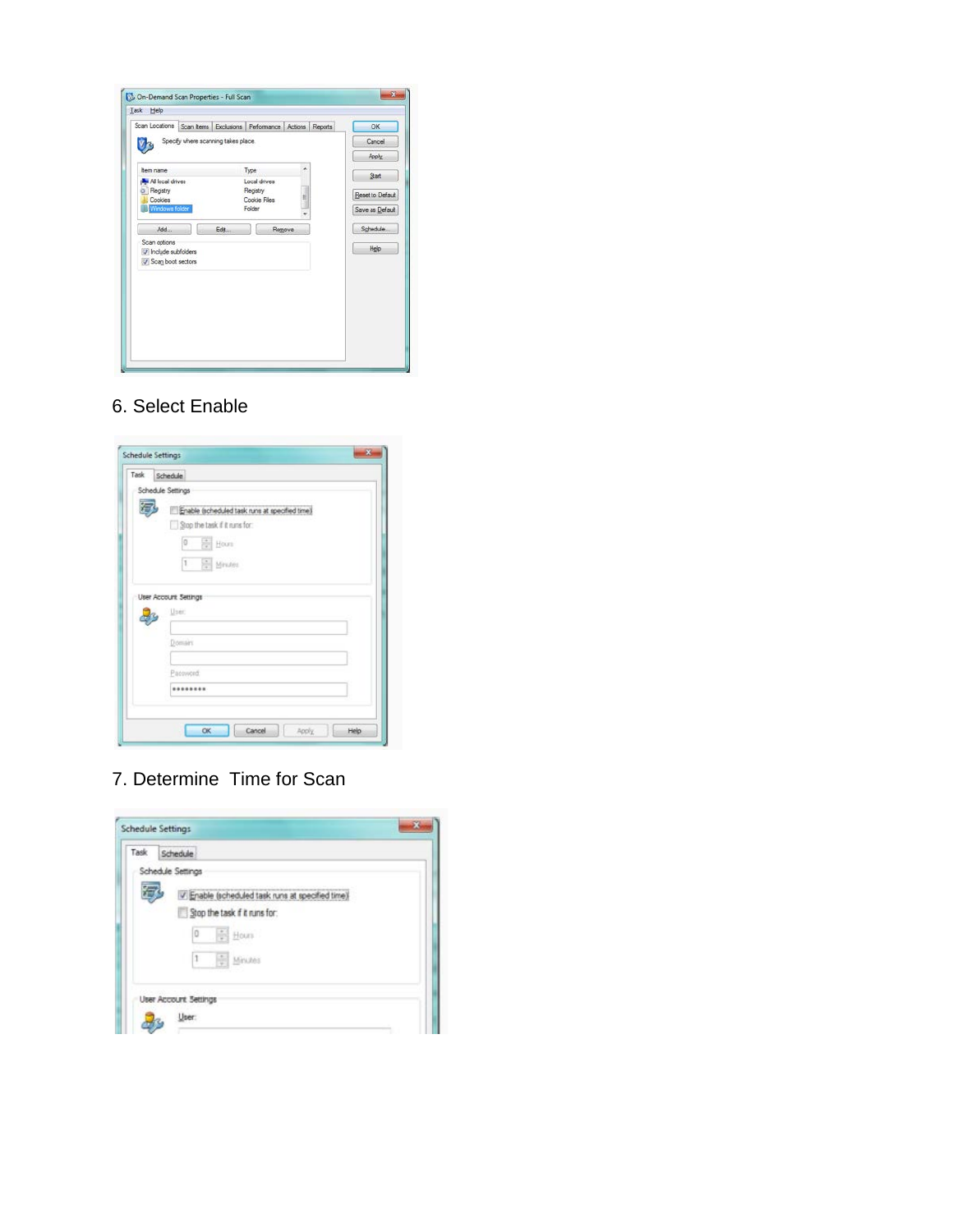#### 8. Set Weekly as Schedule

|        | Run task:                            | Start Time:                               |
|--------|--------------------------------------|-------------------------------------------|
|        | Daily                                | Le © UTC Time<br>11:15 PM<br>C Local Time |
|        | Enable randomization:                | 칅<br>ö<br>Hours                           |
|        |                                      | 1<br>÷<br>Mindes                          |
|        | Run if missed                        |                                           |
|        | Delay missed task by:                | 周<br>5<br>Minutes                         |
|        | Schedule Task Daily                  |                                           |
| Every: | $\overline{\mathbf{1}}$<br>÷<br>Days |                                           |
|        |                                      |                                           |

9. Select Tuesday

Submit a Walk Through Report consisting of Record Sheet,

Change in sequence if warranted, Change in Feed back if warranted and all other aspects that a Walk Through Report should contain.

|        | Run task:             |         |        | Start Time: |         |            |              |
|--------|-----------------------|---------|--------|-------------|---------|------------|--------------|
|        | Weekly                | ۰       |        | 11:15 PM    |         | o UTC Time |              |
|        |                       |         |        |             |         |            | @ Local Time |
|        | Enable randomization: |         | o      | ÷           | Hours   |            |              |
|        |                       |         | lt.    | ÷           | Minutes |            |              |
|        | Run if missed         |         |        |             |         |            |              |
|        | Delay missed task by: |         | э      | ÷           | Minutes |            |              |
|        | Schedule Task Weekly  |         |        |             |         |            |              |
| Every: |                       | ÷<br>1  | Weeks  |             |         |            |              |
| Monday |                       | Tuesday |        |             |         | Wednesday  |              |
|        | Thursday              | Friday  |        |             |         | Saturday   |              |
| Sunday |                       |         |        |             |         |            |              |
|        |                       |         |        |             |         |            | Advanced     |
|        |                       |         |        |             |         |            |              |
|        |                       | OK.     | Cancel |             | Apply   |            | Help         |